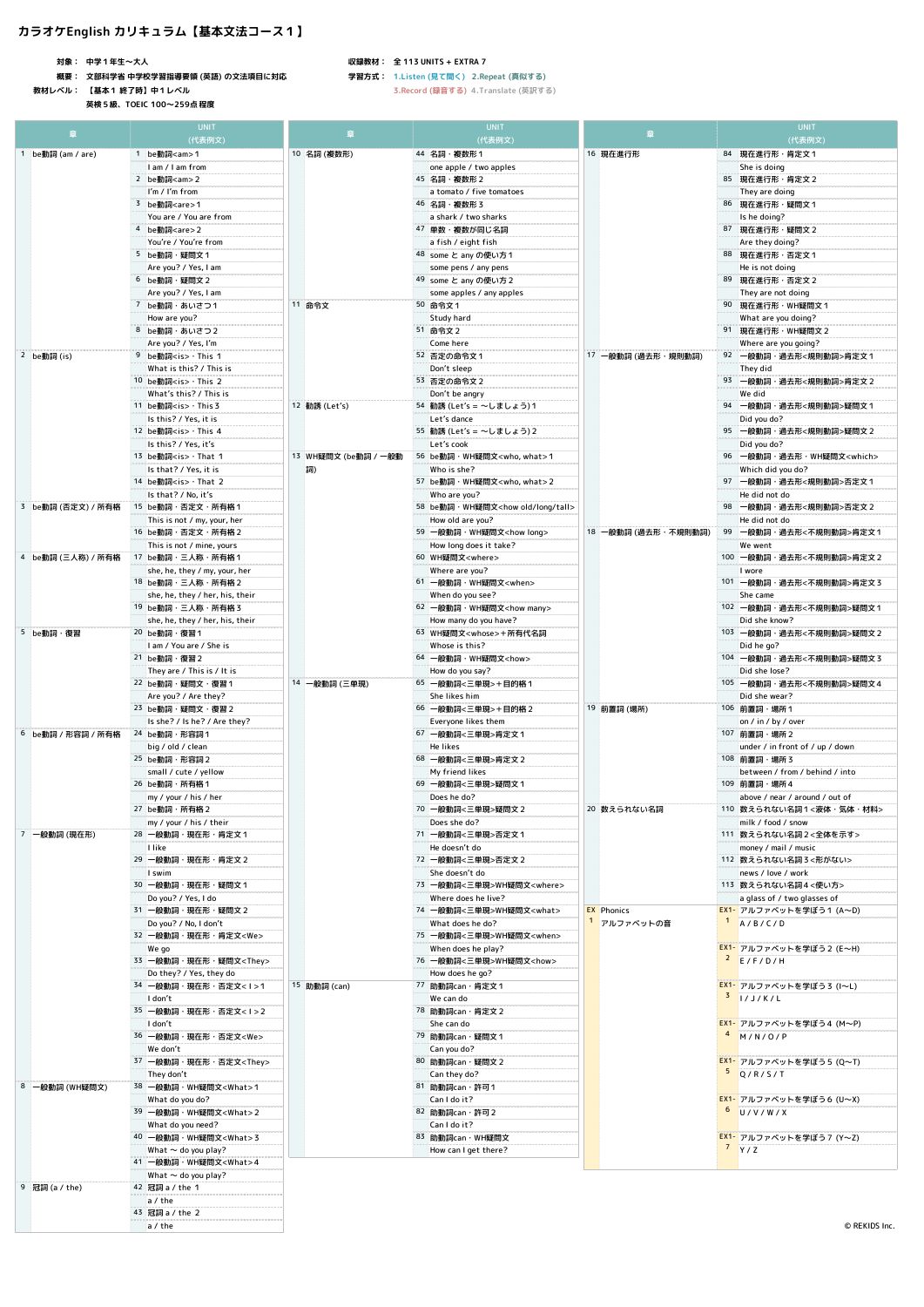# **カラオケEnglish カリキュラム【基本文法コース2】**

**対象: 中学2年生〜大人**

**概要: 文部科学省 中学校学習指導要領 (英語) の文法項目に対応**

**教材レベル: 【基本2 終了時】中2レベル**

**英検4級、TOEIC 260〜269点、TOEFL PBT 350〜389点程度**

#### **収録教材: 全 116 UNITS**

**学習方式: 1.Listen (見て聞く) 2.Repeat (真似する)**

| 音                    | <b>UNIT</b>                                                 |                          | <b>UNIT</b>                                                    | 萱           | <b>UNIT</b>                                                                       |
|----------------------|-------------------------------------------------------------|--------------------------|----------------------------------------------------------------|-------------|-----------------------------------------------------------------------------------|
|                      | (代表例文)                                                      |                          | (代表例文)                                                         |             | (代表例文)                                                                            |
| 1 一般動詞 (過去形)         | 1 一般動詞·過去形<規則動詞>肯定文1<br>They did                            | 10 接続詞 (if / and / both) | 41 接続詞 <if>1<br/>If it's</if>                                  | 16 比較表現     | 79 比較表現 <as as="" ~="">1<br/>It is as popular as</as>                             |
|                      | 2 一般動詞·過去形<規則動詞>肯定文 2                                       |                          | 42 接続詞 <if>2</if>                                              |             | 80 比較表現 <as as="" ~=""> 2</as>                                                    |
|                      | She did                                                     |                          | If you do                                                      |             | It is as pretty as                                                                |
|                      | 3 一般動詞·過去形<不規則動詞>肯定文1                                       |                          | 43 接続詞<いろいろ>1                                                  |             | 81 副詞・比較級・最上級1                                                                    |
|                      | We went                                                     |                          | and / both / either / neither                                  |             | It runs faster than                                                               |
|                      | 4 一般動詞·過去形<不規則動詞>肯定文 2                                      |                          | 44 接続詞<いろいろ>2<br>and / both / either / neither                 |             | 82 副詞·比較級·最上級2                                                                    |
|                      | I wore<br>5 一般動詞・過去形・疑問文1                                   | 11 be動詞 (there)          | 45 be動詞 <there are="" is="">肯定文1</there>                       |             | It flies higher / the highest<br>83 比較級 最上級 <well badly="" ill=""></well>         |
|                      | Did you do?                                                 |                          | There is                                                       |             | I did well / badly                                                                |
|                      | 6 一般動詞·過去形·疑問文 2                                            |                          | 46 be動詞 <there are="" is="">肯定文 2</there>                      |             | 84 比較級 · 最上級 <good bad="" ·=""></good>                                            |
|                      | Did you do?                                                 |                          | There are                                                      |             | It is the worst                                                                   |
|                      | 7 一般動詞·過去形·WH疑問文1                                           |                          | 47 be動詞 <is are="" there?="">疑問文</is>                          |             | 85 比較級 · 最上級 <many much-more-most=""></many>                                      |
|                      | where / what / who / when / how<br>8 一般動詞·過去形·WH疑問文2        |                          | Is there?<br>48 be動詞 <was there?="" were="">疑問文</was>          |             | It rained much<br>86 比較級·最上級 <little-less-least></little-less-least>              |
|                      | where / what / who / when / how                             |                          | Were there?                                                    |             | I have little money                                                               |
| 2 be動詞 (過去形)         | 9 be動詞·過去形·肯定文1                                             | 12 動名詞                   | 49 動名詞<目的語>                                                    | 17 受け身      | 87 受け身・肯定文1                                                                       |
|                      | He was                                                      |                          | I like doing                                                   |             | It is done                                                                        |
|                      | 10 be動詞 · 過去形 · 肯定文 2                                       |                          | 50 動名詞<名詞>                                                     |             | 88 受け身・肯定文2                                                                       |
|                      | They were<br>11 be動詞·過去形·疑問文1                               |                          | Doing it is<br>51 動名詞<熟語>1                                     |             | It is done<br>89 受け身 - 疑問文1                                                       |
|                      | Were you?                                                   |                          | How about doing?                                               |             | Is it done?                                                                       |
|                      | 12 be動詞 · 過去形 · 疑問文 2                                       |                          | 52 動名詞<熟語>2                                                    |             | 90 受け身・疑問文2                                                                       |
|                      | Were you?                                                   |                          | I am fond of doing                                             |             | Is it done?                                                                       |
|                      | 13 be動詞·過去形·否定文1                                            | 13 to不定詞                 | 53 have to<= 助動詞 must>1                                        |             | 91 受け身・否定文1                                                                       |
|                      | I was not<br>14 be動詞·過去形·否定文2                               |                          | I have to do<br>54 have to<= 助動詞 must>2                        |             | It is not done<br>92 受け身・否定文2                                                     |
|                      | We weren't                                                  |                          | I didn't have to do                                            |             | It is not done                                                                    |
|                      | 3   一般動詞 (過去形・WH疑問文)   15   一般動詞・過去形・WH疑問文1                 |                          | 55 to不定詞<名詞の働き>1                                               |             | 93 受け身 書きかえ1                                                                      |
|                      | How long did you?                                           |                          | I like to do                                                   |             | It is loved                                                                       |
|                      | 16 一般動詞・過去形・WH疑問文 2                                         |                          | 56 to不定詞<名詞の働き>2                                               |             | 94 受け身 書きかえ2                                                                      |
|                      | What did you do?                                            |                          | It is nice to do                                               |             | It is built                                                                       |
| 4 過去進行形              | 17 過去進行形・肯定文1<br>I was doing                                |                          | 57 to不定詞<副詞の働き>1<br>I go there to do                           | 18 付加疑問文    | 95 付加疑問文 <be動詞><br/>, isn't it?</be動詞>                                            |
|                      | 18 過去進行形 · 肯定文 2                                            |                          | 58 to不定詞<副詞の働き>2                                               |             | 96 付加疑問文<動詞·助動詞:                                                                  |
|                      | We were doing                                               |                          | I try to do                                                    |             | , doesn't it?                                                                     |
|                      | 19 過去進行形・疑問文1                                               |                          | 59 to不定詞<形容詞の働き>1                                              |             | 97 付加疑問文<+接続詞 that>                                                               |
|                      | Were you doing?                                             |                          | I have this to do                                              |             | I think that $\sim$ , don't you?                                                  |
|                      | 20 過去進行形 · 疑問文 2                                            |                          | 60 to不定詞<形容詞の働き>2                                              |             | 98 付加疑問文<動名詞>                                                                     |
| 5 接続詞                | Were they doing?<br>21 接続詞 <when></when>                    | 14 さまざまな助動詞              | I want this to do<br>61 助動詞 <may></may>                        | 19 副詞       | Doing is $\sim$ , isn't it?<br>99 副詞 <often always="" usually="" very=""></often> |
|                      | When I was                                                  |                          | May 1?                                                         | 20 数と量の表現   | I often do it                                                                     |
|                      | 22 接続詞 <when, after,="" before,="" while=""></when,>        |                          | 62 助動詞 <shall></shall>                                         |             | 100 副詞 <never <="" finally="" suddenly="" td=""></never>                          |
|                      | While I was                                                 |                          | Shall I?                                                       |             | I never do it                                                                     |
|                      | 23 接続詞 <why, because=""></why,>                             |                          | 63 助動詞 <will></will>                                           |             | 101 形容詞<数と量>1                                                                     |
|                      | Why / Because<br>24 接続詞 <why, because,="" to=""></why,>     |                          | Will you?<br>64 助動詞 <will>二つの目的語</will>                        |             | many / much / a lot of / few / little<br>102 形容詞<数と量>2                            |
|                      | Why / Because / To                                          |                          | Will you?                                                      |             | many / much / a lot of / few / little                                             |
| 6 未来形                | 25 未来形·肯定文1                                                 |                          | 65 助動詞 <would></would>                                         |             | 103 形容詞<数と量>3                                                                     |
|                      | He will do                                                  |                          | Would you?                                                     |             | second / the second / some / any                                                  |
|                      | 26 未来形 · 肯定文 2<br>We will do                                |                          | 66 助動詞 <can><br/>Can you?</can>                                |             | 104 数えられない名詞1<液体・気体・材料><br>water / beer / bread                                   |
|                      | 27 未来形·疑問文1                                                 |                          | 67 助動詞 <must></must>                                           |             | 105 数えられない名詞 2 <全体を示す>                                                            |
|                      | Will you do?                                                |                          | I must                                                         |             | money / mail / food                                                               |
|                      | 28 未来形·疑問文 2                                                |                          | 68 助動詞 <should></should>                                       |             | 106 数えられない名詞3<形がない>                                                               |
|                      | Will you do?                                                |                          | I should                                                       |             | news / love / help                                                                |
|                      | 29 未来形 · 否定文 1<br>They will not do                          | 15 比較級 / 最上級             | 69 一般動詞 <look, seem="">+形容詞<br/>You look happy</look,>         |             | 107 数えられない名詞4<使い方><br>a glass of / two glasses of                                 |
|                      | 30 未来形 · 否定文 2                                              |                          | 70 一般動詞 <feel, sound="">+形容詞</feel,>                           |             | 108 冠詞1                                                                           |
|                      | She won't do                                                |                          | I feel happy                                                   |             | a/the                                                                             |
| 7 近い未来 (be going to) | 31 近い未来 <be going="" to="">肯定文1</be>                        |                          | 71 形容詞 · 比較級<-er>                                              |             | 109 冠詞2                                                                           |
|                      | We are going to do                                          |                          | He is taller than                                              |             | a/the                                                                             |
|                      | 32 近い未来 <be going="" to="">肯定文 2<br/>We're going to do</be> |                          | 72 形容詞 · 比較級<-er>疑問文<br>Which is faster?                       | 21 時制 (まとめ) | 110 時間による動詞変化・復習<br>drink / drinking / drank                                      |
|                      | 33 近い未来 <be going="" to="">疑問文</be>                         |                          | 73 形容詞 · 最上級<-est>1                                            | 22 前置詞 (場所) | <b>: 111 前置詞&lt;場所&gt;1</b>                                                       |
|                      | Are you going to do?                                        |                          | It's the biggest                                               |             | on / in / by / over                                                               |
|                      | 34 近い未来 <be going="" to="">WH疑問文</be>                       |                          | 74 形容詞 · 最上級<-est>2                                            |             | 112 前置詞<場所>2                                                                      |
|                      | Where are you going to go?                                  |                          | He is the oldest                                               |             | under / in front of / up / down                                                   |
| 8 接続詞 (that)         | 35 接続詞 <that>現在形<br/>I know that</that>                     |                          | <sup>75</sup> 形容詞 · 比較級 <more>1<br/>It's more popular</more>   |             | 113 前置詞<場所>3<br>between / from / behind / into                                    |
|                      | 36 接続詞 <that>過去形</that>                                     |                          | 76 形容詞 · 比較級 <more>2</more>                                    |             | 114 前置詞<場所>4                                                                      |
|                      | I thought that                                              |                          | It's more difficult                                            |             | above / near / around / out of                                                    |
| 9 助動詞                | 37 助動詞 <must></must>                                        |                          | 77 形容詞 · 最上級 <the most="">1</the>                              |             | 115 前置詞<場所>5                                                                      |
|                      | You must                                                    |                          | It is the most popular                                         |             | opposite / through / beside / toward                                              |
|                      | 38 助動詞 <should><br/>We should</should>                      |                          | 78 形容詞 · 最上級 <the most="">2<br/>It is the most beautiful</the> |             | 116 前置詞<場所>6<br>past / among / along / across                                     |
|                      | 39 助動詞<いろいろ>1                                               |                          |                                                                |             |                                                                                   |
|                      | Should I?                                                   |                          |                                                                |             |                                                                                   |
|                      | 40 助動詞<いろいろ>2                                               |                          |                                                                |             |                                                                                   |
|                      | Can you?                                                    |                          |                                                                |             | © REKIDS Inc.                                                                     |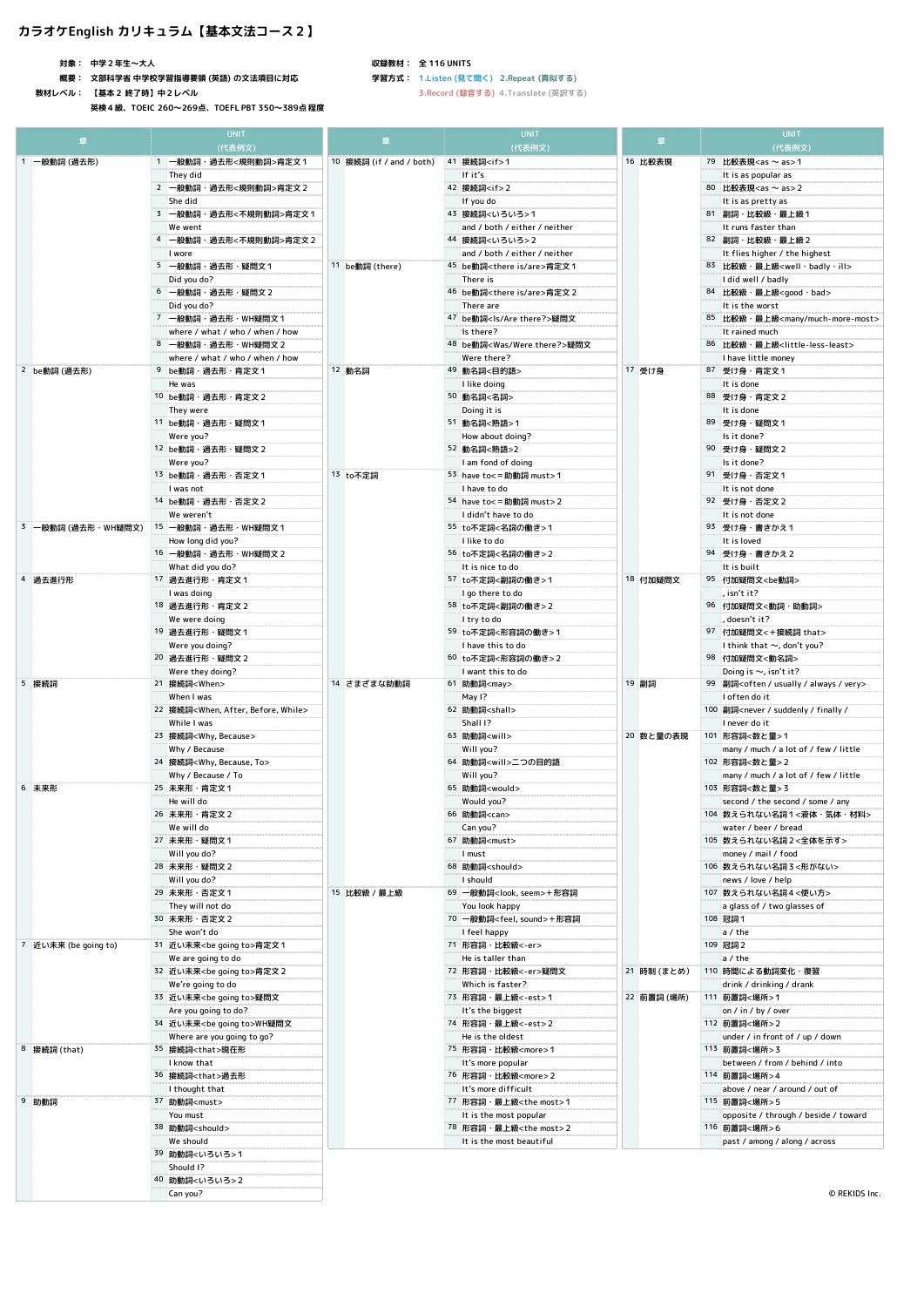## **カラオケEnglish カリキュラム【基本文法コース3】**

**対象: 中学3年生〜大人**

**概要: 文部科学省 中学校学習指導要領 (英語) の文法項目に対応**

**教材レベル: 【基本3 終了時】中3レベル**

**英検3級〜準2級、TOEIC 291〜490点、TOEFL PBT 391〜469点、TOEFL iBT29〜51点程度**

#### **収録教材: 全 116 UNITS**

**学習方式: 1.Listen (見て聞く) 2.Repeat (真似する)**

|                 | <b>UNIT</b><br>(代表例文)                                                     |                        | <b>UNIT</b><br>(代表例文)                                                         |                 | <b>UNIT</b><br>(代表例文)                                               |
|-----------------|---------------------------------------------------------------------------|------------------------|-------------------------------------------------------------------------------|-----------------|---------------------------------------------------------------------|
| 1 受け身           | 1 受け身・肯定文1                                                                | 10 so~that / too~to不定詞 | 43 熟語 <so~that>1</so~that>                                                    | 15 接続詞          | 83 時の接続詞1 <before, till=""></before,>                               |
|                 | It is done                                                                |                        | I am so full that                                                             |                 | before that / till then                                             |
|                 | 2 受け身・肯定文2                                                                |                        | 44 熟語 <so~that>2</so~that>                                                    |                 | 84 時の接続詞 2 <as as="" soon=""></as>                                  |
|                 | It is done                                                                |                        | I am so cold that                                                             |                 | as soon as he comes                                                 |
|                 | 3 受け身・否定文1                                                                |                        | 45 熟語 <too~to不定詞> 1</too~to不定詞>                                               |                 | 85 比較の接続詞 <both, either,="" neither:<="" td=""></both,>             |
|                 | It isn't done                                                             |                        | It's too big to carry                                                         |                 | both A and B / neither A nor B                                      |
|                 | 4 受け身・否定文2                                                                |                        | 46 熟語 <too~to不定詞> 2</too~to不定詞>                                               |                 | 86 接続詞いろいろ <if, though=""></if,>                                    |
|                 | It isn't done<br>5 受け身・疑問文                                                | 11 関係代名詞               | I am too tired to cook<br>47 関係代名詞 <that>主格1</that>                           |                 | Though I like him / If I like him<br>87 接続詞 <that>+時制1</that>       |
|                 | Is it done?                                                               |                        | She has a house that is                                                       |                 | I knew that it was                                                  |
|                 | 6 受け身・WH疑問文                                                               |                        | 48 関係代名詞 <that>主格2</that>                                                     |                 | 88 接続詞 <that>+時制 2</that>                                           |
|                 | When is it done?                                                          |                        | I read a book that                                                            |                 | They say that it was                                                |
|                 | 7 受け身<熟語>1                                                                |                        | 49 関係代名詞 <which>主格1</which>                                                   |                 | 89 接続詞 <that>+時制なし1</that>                                          |
|                 | It was born in                                                            |                        | I like a dog which                                                            |                 | Scientists say that                                                 |
|                 | 8 受け身<熟語>2                                                                |                        | 50 関係代名詞 <which>主格2</which>                                                   |                 | 90 接続詞 <that>+時制なし2</that>                                          |
| 2 現在完了形・継続      | It is covered with<br>9 現在完了形<継続>肯定文1                                     |                        | It's a house which<br>51 関係代名詞 <who>主格1</who>                                 | 16 会話文 / 書きかえ英文 | She told us that<br>91 会話文の表わし方1                                    |
|                 | I have studied                                                            |                        | He is a man who                                                               |                 | She said to me, "Don't do it.                                       |
|                 | 10 現在完了形<継続>肯定文 2                                                         |                        | 52 関係代名詞 <who>主格2</who>                                                       |                 | 92 会話文の表わし方2                                                        |
|                 | They have studied                                                         |                        | Do you know the man who is?                                                   |                 | She told me, "Don't do it."                                         |
|                 | 11 現在完了形<継続>否定文                                                           |                        | 53 関係代名詞 <that>目的格1</that>                                                    |                 | 93 書きかえ英文1                                                          |
|                 | I haven't studied                                                         |                        | It's my pen that                                                              |                 | There are = We have                                                 |
|                 | 12 現在完了形<継続>疑問文<br>Have you studied?                                      |                        | 54 関係代名詞 <that>目的格 2<br/>Did you hear the news that?</that>                   |                 | 94 書きかえ英文 2<br>not as $\sim$ as $\sim$ = not $\sim$ than $\sim$     |
|                 | 13 現在完了形<継続>WH疑問文1                                                        |                        | 55 関係代名詞 <which, that="">省略1</which,>                                         |                 | 95 書きかえ英文3                                                          |
|                 | How long have you studied?                                                |                        | The music I like is                                                           |                 | $Let's = How about$                                                 |
|                 | 14 現在完了形<継続>WH疑問文2                                                        |                        | 56 関係代名詞 <which, that="">省略2</which,>                                         |                 | 96 書きかえ英文4                                                          |
|                 | How long have you studied?                                                |                        | The music I like is                                                           |                 | how $\sim$ should = how to                                          |
| 3 現在完了形·経験      | 15 現在完了形<経験>肯定文1                                                          |                        | 57 関係代名詞 <whom>省略1</whom>                                                     | 17 数の読み方        | 97 時間の伝え方                                                           |
|                 | I have been                                                               |                        | She is the girl I like                                                        |                 | ten past seven                                                      |
|                 | 16 現在完了形<経験>肯定文 2<br>We have been                                         |                        | 58 関係代名詞 <whom>省略2<br/>She is the girl I like</whom>                          |                 | 98 年月日/数/金額の伝え方<br>July 13th, 1946 / 5+4=9 / \$86.34 / 987-654-3210 |
|                 | 17 現在完了形<経験>疑問文                                                           |                        | 59 関係代名詞 <whose>所有格1</whose>                                                  |                 | 99 数の読み方                                                            |
|                 | Have you ever been?                                                       |                        | I have a friend whose house is                                                |                 | a hundred / a thousand                                              |
|                 | 18 現在完了形<経験>WH疑問文                                                         |                        | 60 関係代名詞 <whose>所有格2</whose>                                                  |                 | 100 大きな数の読み方                                                        |
|                 | How many times have you been?                                             |                        | I know a boy whose friend is                                                  |                 | a million / a billion                                               |
|                 | 19 現在完了形<経験>否定文1                                                          | 12 後置修飾                | 61 後置修飾<動詞ing>1                                                               |                 | 101 分数・小数の伝え方                                                       |
|                 | He has never eaten                                                        |                        | The girl crying is                                                            |                 | a half / zero point forty-five                                      |
|                 | 20 現在完了形<経験>否定文 2<br>She has never eaten                                  |                        | 62 後置修飾<動詞ing> 2<br>The girl crying is                                        | 18 大切な熟語 (慣用句)  | 102 大切な熟語1<br>plenty of / take care of                              |
| 4 現在完了形·完了      | 21 現在完了形<完了>肯定文 1                                                         |                        | 63 後置修飾<過去分詞>1                                                                |                 | 103 大切な熟語2                                                          |
|                 | He has just finished                                                      |                        | A bike made in Japan                                                          |                 | look forward to doing                                               |
|                 | 22 現在完了形<完了>肯定文 2                                                         |                        | 64 後置修飾<過去分詞>2                                                                |                 | 104 大切な熟語3                                                          |
|                 | I have just finished                                                      |                        | A bike made in Japan                                                          |                 | arrive at / leave for                                               |
|                 | 23 現在完了形<完了>疑問文 1                                                         |                        | <b>65 後置修飾&lt;主語+動詞&gt;1</b>                                                  |                 | 105 大切な熟語4                                                          |
|                 | Have you already finished?<br>24 現在完了形<完了>疑問文 2                           |                        | A bike I want to buy<br>66 後置修飾<主語+動詞>2                                       |                 | wait for / be fond of doing<br>106 大切な熟語5                           |
|                 | Have you finished?                                                        |                        | A bike I want to buy                                                          |                 | lots of / a bowl of                                                 |
|                 | 25 現在完了形<完了>否定文1                                                          | 13 さまざまな文型2            | 67 文型 <want+人+to不定詞>1</want+人+to不定詞>                                          |                 | 107 大切な熟語6                                                          |
|                 | He has not finished yet                                                   |                        | I want you to do                                                              |                 | be tired from / be tired of                                         |
|                 | 26 現在完了形<完了>否定文 2                                                         |                        | 68 文型 <want+人+to不定詞> 2</want+人+to不定詞>                                         |                 | 108 大切な熟語7                                                          |
|                 | I haven't finished yet                                                    |                        | I want you to do                                                              | 19 数と量の表現       | be good at doing / for a long time                                  |
| 5 現在完了形 (WH疑問文) | 27 現在完了形·WH疑問文1                                                           |                        | 69 間接疑問文1                                                                     |                 | 109 大切な熟語8                                                          |
|                 | What have you done?<br>28 現在完了形 · WH疑問文 2                                 |                        | I know why you do<br>70 間接疑問文 2                                               |                 | be looking for you / be known to<br>110 形容詞<数と量>1                   |
|                 | What have you read?                                                       |                        | I know why you do                                                             |                 | many / much / a lot of / few / little                               |
| 6 時制 (まとめ)      | 29 時制による動詞変化1                                                             |                        | 71 疑問詞+to不定詞1                                                                 |                 | 111 形容詞<数と量>2                                                       |
|                 | eat / ate / eating / has eaten                                            |                        | I don't know how to do                                                        |                 | many / much / a lot of / few / little                               |
|                 | 30 時制による動詞変化2                                                             |                        | 72 疑問詞+to不定詞 2                                                                |                 | 112 形容詞<数と量> 3                                                      |
| 7 to不定詞 (感情表現)  | drink / drank / drinking / drunk<br>31 to不定詞·感情表現1                        |                        | I don't know what to do<br>73 文型 <teach tell+人+how="" to="">1</teach>         |                 | second / the second / some / any<br>113 数えられない名詞1<液体・気体・材料>         |
|                 | I'm so happy to do                                                        |                        | It teaches me how to                                                          |                 | water / milk / air / butter                                         |
|                 | 32 to不定詞 · 感情表現 2                                                         |                        | 74 文型 <teach tell+人+how="" to="">2</teach>                                    |                 | 114 数えられない名詞 2<全体を示す>                                               |
|                 | I felt bad to do                                                          |                        | It teaches me how to                                                          |                 | money / fish / paper / pasta                                        |
| 8 さまざまな文型1      | 33 文型 <call a="" b=""></call>                                             | 14 前置詞                 | 75 時の前置詞 1 <at, in="" on,=""></at,>                                           |                 | 115 数えられない名詞3 <形がない>                                                |
|                 | We call it "the Big Apple"                                                |                        | on weekends / at noon                                                         |                 | news / information / beauty                                         |
|                 | 34 文型 <what call="" do="" you=""></what>                                  |                        | 76 時の前置詞 2 <from, to,="" until=""><br/>from 8 a.m. / by 9 a.m.</from,>        |                 | 116 数えられない名詞4<使い方>                                                  |
|                 | What do you call this?<br>35 文型 <make a="" b=""></make>                   |                        | 77 場所の前置詞1 <at, in,="" on=""></at,>                                           |                 | a glass of / a piece of                                             |
|                 | They make him happy                                                       |                        | behind me / in New York                                                       |                 |                                                                     |
|                 | 36 文型 <keep a="" b=""></keep>                                             |                        | 78 場所の前置詞 2 <at, between=""></at,>                                            |                 |                                                                     |
|                 | It keeps me busy                                                          |                        | on a chair / at café                                                          |                 |                                                                     |
|                 | 37 文型 <it a="" b="" for="" is="" to="">1</it>                             |                        | 79 前置詞いろいろ1 <with, by=""></with,>                                             |                 |                                                                     |
|                 | It is good for me to                                                      |                        | in front of school / for a friend                                             |                 |                                                                     |
|                 | 38 文型 <it a="" b="" for="" is="" to=""> 2<br/>It's so nice for us to</it> |                        | 80 前置詞いろいろ 2 <in front="" of=""><br/>into the building / beside the desk</in> |                 |                                                                     |
| 9 現在分詞 / 過去分詞   | 39 動詞ing+名詞<形容詞的用法>1                                                      |                        | 81 前置詞いろいろ 3 <among, with=""></among,>                                        |                 |                                                                     |
|                 | sleeping girl                                                             |                        | among three / with her                                                        |                 |                                                                     |
|                 | 40 動詞ing+名詞<形容詞的用法>2                                                      |                        | 82 前置詞いろいろ4 <beside, of=""></beside,>                                         |                 |                                                                     |
|                 | flying bird                                                               |                        | beside the desk / of all                                                      |                 |                                                                     |
|                 | 41 過去分詞+名詞<形容詞的用法>1                                                       |                        |                                                                               |                 |                                                                     |
|                 | cleaned room                                                              |                        |                                                                               |                 |                                                                     |
|                 | 42 過去分詞+名詞<形容詞的用法>2<br>colored trees                                      |                        |                                                                               |                 | © REKIDS Inc                                                        |
|                 |                                                                           |                        |                                                                               |                 |                                                                     |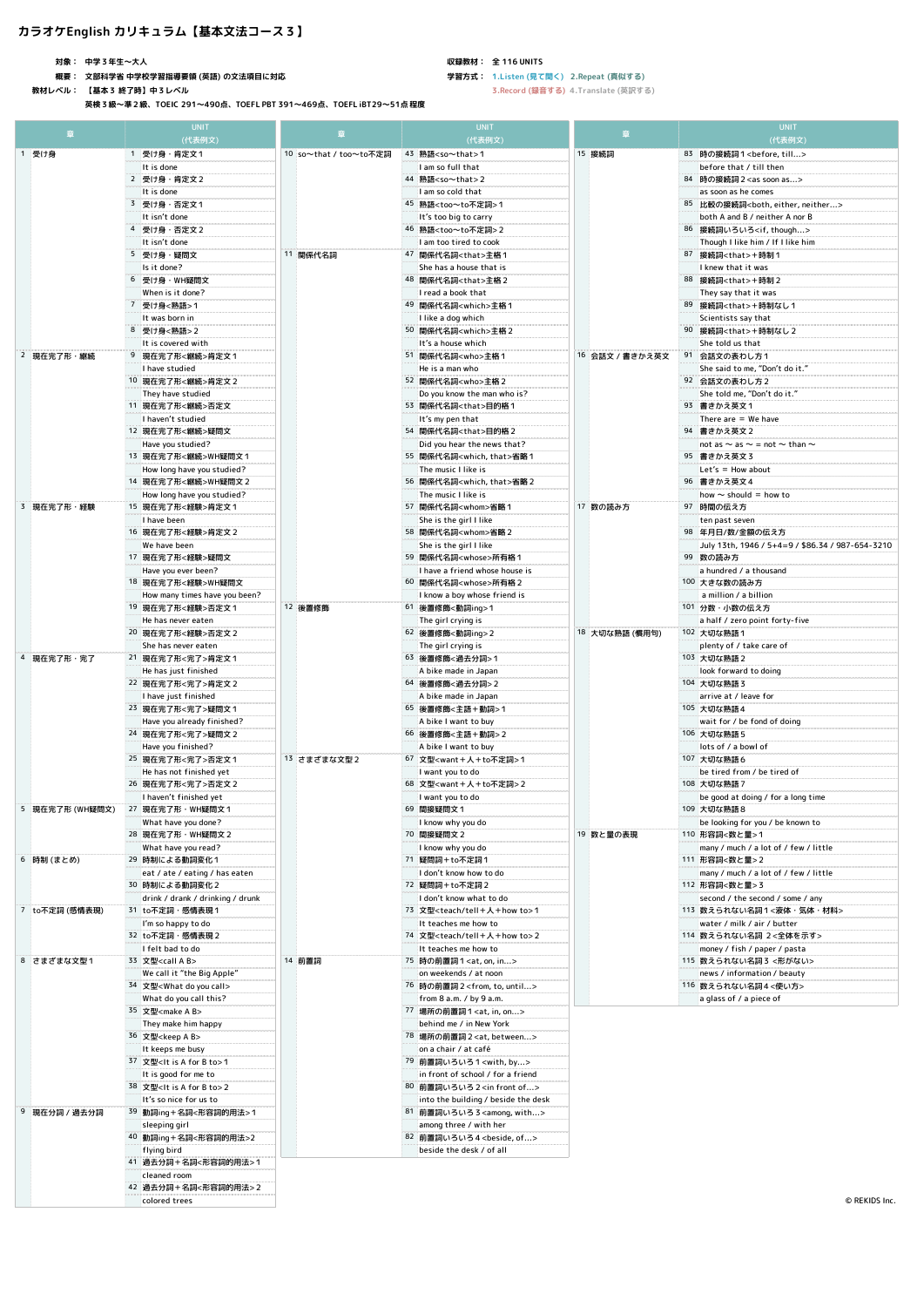## **カラオケEnglish カリキュラム【基本文法コース4】**

**対象: 高校生〜大人**

**概要: 文部科学省 高等学校学習指導要領 (外国語) の文法項目に対応**

**教材レベル: 【基本4・5 終了時】高校レベル**

**英検2級、TOEIC 550~600点、TOEFL CBT 500〜520点、TOEFL iBT61〜68点 程度**

**収録教材: 全 87 UNITS 学習方式: 1.Listen (見て聞く) 2.Repeat (真似する)**

| 章                           | <b>UNIT</b><br>(代表例文)                                                         | <b>UNIT</b><br>章<br>(代表例文)                                        |
|-----------------------------|-------------------------------------------------------------------------------|-------------------------------------------------------------------|
| 1 時制 (種類)                   | 1 時制 (種類と動詞変化)                                                                | 9 動名詞<br>45 動名詞 (よく使う動詞)                                          |
|                             | do / doing / did / have done<br>2 時制 (現在形) 習慣事実                               | I like eating sushi                                               |
| 2 時制 (現在形 過去形 未来形)          | I do                                                                          | <b>46 動名詞 (句動詞)</b><br>I give up doing                            |
|                             | 3 時制 (過去形)                                                                    | 47 動名詞 (特定表現)                                                     |
|                             | I did                                                                         | I can't help doing                                                |
|                             | 4 時制 (未来形)                                                                    | 48 動名詞 (前置詞) 1                                                    |
|                             | will do / be going to do                                                      | interested in doing                                               |
| 3 時制・現在 (完了形 / 完了進行形)       | 5 時制 (現在完了形・経験)                                                               | 49 動名詞 (前置詞) 2                                                    |
|                             | I have done once                                                              | I think about doing                                               |
|                             | 6 時制 (現在完了形·継続)                                                               | 50 動名詞 (+前置詞) 3                                                   |
|                             | How long have you done?                                                       | There is no use in doing                                          |
|                             | 7 時制 (現在完了形·完了)                                                               | 51 動名詞 (目的語+前置詞)                                                  |
|                             | I have already done<br>8 時制 (過去形と現在完了形)                                       | I stop him from doing<br>10 現在分詞<br>52 現在分詞 (名詞を飾る)               |
|                             | I did / I have done                                                           |                                                                   |
|                             | 9 時制 (現在完了形 · got)                                                            | 53 現在分詞 (知覚動詞)                                                    |
|                             | I have got money                                                              | I see you doing                                                   |
|                             | 10 時制 (現在完了進行形) 1                                                             | 54 現在分詞 (よく使う動詞)                                                  |
|                             | I have been doing                                                             | I went running                                                    |
|                             | 11 時制 (現在完了進行形) 2                                                             | 11 分詞構文<br>55 分詞構文 (基本)                                           |
|                             | I have been doing                                                             | I was here doing                                                  |
|                             | 12 時制 (現在完了進行形) 3                                                             | 56 分詞構文 (~だから)                                                    |
|                             | I have been doing                                                             |                                                                   |
| 4 時制・過去 (完了形 / 完了進行形)       | 13 時制 (過去完了形) 1<br>I had done                                                 | 57 分詞構文 (完了形)                                                     |
|                             | 14 時制 (過去完了形) 2                                                               | Having seen this, I could<br>12 過去分詞<br>58 過去分詞 (名詞を飾る)           |
|                             | I had done                                                                    | The book written in English is                                    |
|                             | 15 時制 (過去完了形) 3                                                               | 59 過去分詞 (分詞構文)                                                    |
|                             | When I did, I had done                                                        | Seen from a distance, I did                                       |
|                             | 16 時制 (過去完了進行形) 1                                                             | 60 過去分詞 (~される)                                                    |
|                             | I had been doing                                                              | I had my bag stolen                                               |
|                             | 17 時制 (過去完了進行形) 2                                                             | 13 to不定詞<br>61 to不定詞 (名詞になる)                                      |
|                             | I had been doing                                                              | I love to eat                                                     |
| 5 時制・未来 (進行形 / 完了形 / 完了進行形) | 18 時制 (未来進行形) 1                                                               | 62 to不定詞 (形容詞的)                                                   |
|                             | I will be doing<br>19 時制 (未来進行形) 2                                            | I want something to eat<br>63 to不定詞 (副詞的)                         |
|                             | I will be doing                                                               | I study to do                                                     |
|                             | 20 時制 (未来完了形) 1                                                               | 64 to不定詞 (be動詞)                                                   |
|                             | I will have done                                                              | You are to study                                                  |
|                             | 21 時制 (未来完了形) 2                                                               | 65 to不定詞 (独立不定詞)                                                  |
|                             | I will have done                                                              | to begin with / so to speak                                       |
|                             | 22 時制 (未来完了進行形)                                                               | 66 to不定詞 (進行形・受け身)                                                |
|                             | I will have been doing                                                        | like to be having / like to be given                              |
| 6 時制 (時制の一致)                | 23 時制 (時制の一致) 1                                                               | 67 to不定詞 (完了不定詞)<br>seems to have done                            |
|                             | I did when you asked<br>24 時制 (時制の一致) 2                                       | 68 to不定詞 (+目的語)                                                   |
|                             | He said love is                                                               | tell, remind to ask you                                           |
|                             | 25 時制 (時制の一致) 3                                                               | 69 to不定詞 (原形不定詞) 1                                                |
|                             | when / if / while / before / after                                            | He made me do it                                                  |
| 7 助動詞                       | 26 助動詞 (can / could)                                                          | 70 to不定詞 (原形不定詞) 2                                                |
|                             | I can / I could                                                               | You had better do it                                              |
|                             | 27 助動詞 (could)<br>I could do that<br>28 助動詞 (could have)<br>I could have done | 14 仮定法・過去<br><b>71 仮定法・過去1</b>                                    |
|                             |                                                                               | If I did, I would                                                 |
|                             |                                                                               | 72 仮定法·過去 2                                                       |
|                             | 29 助動詞 (will)                                                                 | If I were, I would<br>73 仮定法・過去 (wish) 3                          |
|                             | Will you do it?                                                               | I wish I did                                                      |
|                             | 30 助動詞 (would) 1                                                              | 15 仮定法·過去完了<br>74 仮定法・過去完了1                                       |
|                             | Would you do it?                                                              | If I had known                                                    |
|                             | 31 助動詞 (would) 2                                                              | 75 仮定法・過去完了2                                                      |
|                             | I wish you would                                                              | If I had done, I would have                                       |
|                             | 32 助動詞 (would + have)                                                         | 76 仮定法·過去完了3                                                      |
|                             | I would have done                                                             | I wish I had done                                                 |
|                             | 33 助動詞 (must + have)                                                          | 77 仮定法·過去完了4                                                      |
|                             | It must have been<br>34 助動詞 (should + have)                                   | I wish I could have, would have<br>16 仮定法・未来<br><b>78 仮定法・未来1</b> |
|                             | I should have done                                                            | If I were to do                                                   |
|                             | 35 助動詞 (may / might + have)                                                   | 79 仮定法 · 未来 (should) 2                                            |
|                             | It might have been                                                            | If I should do, I would                                           |
|                             | 36 助動詞 (used to)                                                              | 17 仮定法・現在<br>80 仮定法・現在                                            |
|                             | I used to do                                                                  | I advise that                                                     |
|                             | 37 助動詞 (had better)                                                           | 81 仮定法 · 現在 2                                                     |
|                             | You had better do                                                             | It's important that you do                                        |
|                             | 38 助動詞 (ought to / dare)                                                      | 18 さまざまな仮定法<br>82 仮定法 (otherwise)                                 |
| 8 受け身                       | How dare you do<br>39 受け身 (復習)                                                | I do this; otherwise<br>仮定法 (If only)                             |
|                             | It was done                                                                   | If only I were                                                    |
|                             | 40 受け身 (現在進行 / 未来形)                                                           | 仮定法 (as if / though)                                              |
|                             | It will be done                                                               | He did as if                                                      |
|                             | 41 受け身 (現在/過去完了形)                                                             | 仮定法 (would rather)                                                |
|                             | It have / had been done                                                       | I would rather you didn't                                         |
|                             | 42 受け身 (助動詞)                                                                  | 仮定法 (it's time / about time)                                      |
|                             | It should be done                                                             | It's time I do this.                                              |
|                             | 43 受け身 (2つの目的語)                                                               |                                                                   |
|                             | I was given money                                                             |                                                                   |
|                             | 44 受け身 (+get表現)                                                               |                                                                   |
|                             | I got married                                                                 |                                                                   |
|                             | 受け身 (~らしい)                                                                    |                                                                   |
|                             | It is said that                                                               | © REKIDS Inc.                                                     |